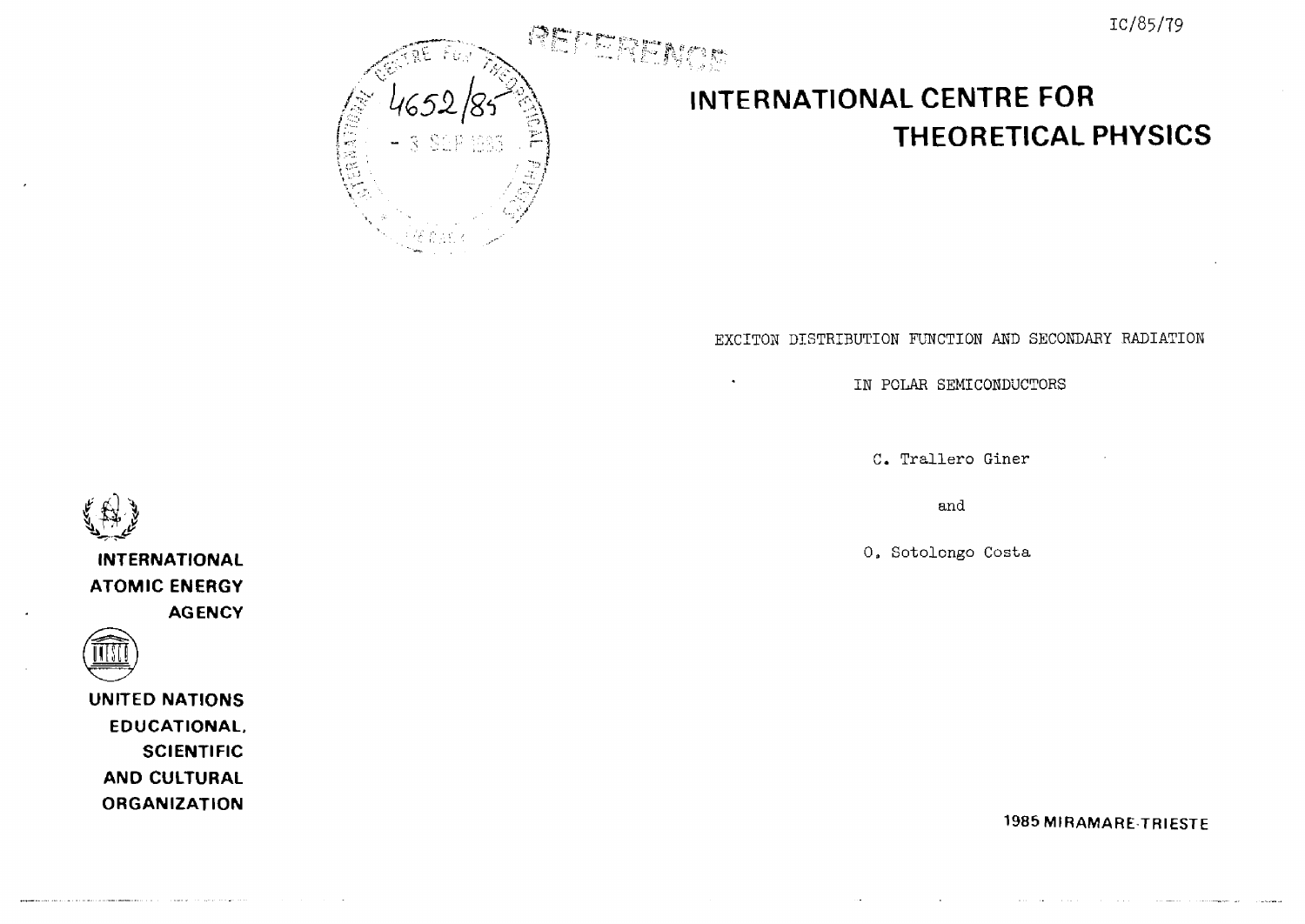consumer and the companies of the companies of the companies of the companies of the companies of the companies of the companies of the companies of the companies of the companies of the companies of the companies of the c  $\bullet$  .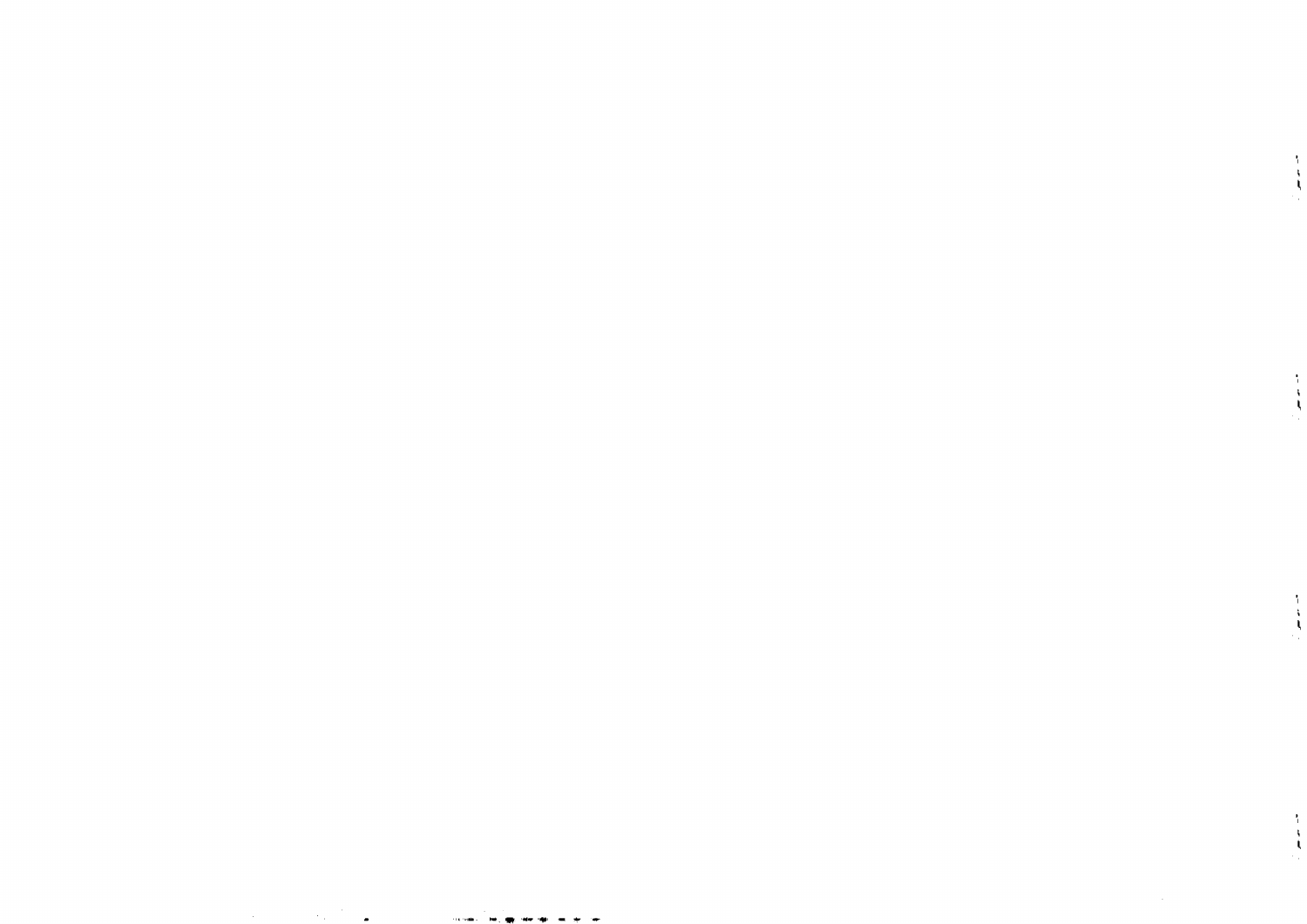### IC/85/T9

International Atomic Energy Agency and United Nations Educational Scientific and Cultural Organization

#### INTERNATIONAL CEHTRE FOE THEORETICAL PHYSICS

#### ABSTRACT

An explicit non-equilibrium distribution function for excitons in the ground state  $n=1$  in the case when the fundamental interaction is with acoustical phonons is calculated for polar semiconductors. Using it , a general expression for the secondary radiation cross—section (valid for Raman, hot and thermaliaed luminescence processes), is obtained. The results *Are* applied to explain the temperature dependence of the 1L0 and 2L0 luminescence lines half-width in CdS single crystals.

The relative contributions of 3LO Raman and luminescence intensities and the variation of the secondary emission spectrum *a^ f* unc 11 on of exciton life—time *ar&* studied. Comparison with ex-" parimental results yields quantitative agreement.

EXCITON DISTRIBUTION FUNCTION AND SECONDARY RADIATION

 $\mathbf{I}$ 

IH POLAR SEMICONDUCTORS \*

C. Trallero Giner \*\* International Centre for Theoretical Physics, Trieste, Italy,

and

0. Botolongo Costa Department of Theoretical Physics, Havana University, San Lazaro y L. Havana, Cuba.

> MIRAHARE - TRIESTE July 1985

- \* ^ubnitted for publication,
- \*\* Permanent address: Department of Theoretical Physics, Havana University, San Lazaro y L. Havana, Cuba.

 $\sim$ 

 $\mathcal{L}_{\mathcal{A}}$  and  $\mathcal{L}_{\mathcal{A}}$  are the set of  $\mathcal{L}_{\mathcal{A}}$  and  $\mathcal{L}_{\mathcal{A}}$ the company of the company of the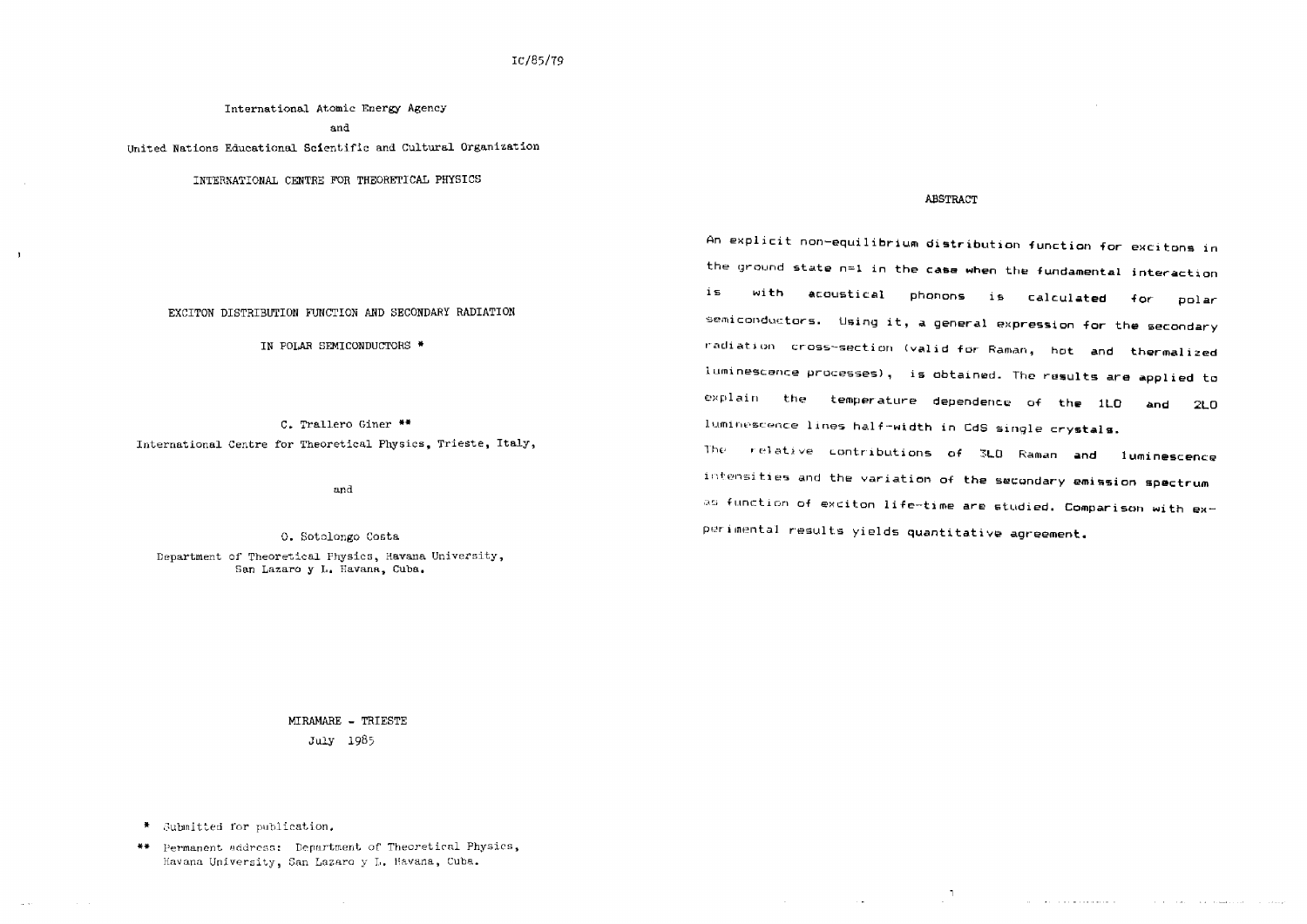#### I- INTRODUCTION

The study of secondary radiation of light by condensed matter is a powerful method of investigating elementary excitations within matter. There is a number of investigations dealing with this problem in polar semiconductors (see Cil),

It has been shown  $(2-63$  that the excitonic model is a successful one to explain the process of secondary radiation in many polar semiconductors like CdS, ZnTe, CdSe, etc.

In CdS the excitonic spectrum at secondary radiation C23 and the relative intensities of 3LO-Raman and luminescence [3,4] were investigated. In general these processes of light scattering with  $-\frac{1}{2}$ participation of excitons as intermediate states of the crystal  $$ can be viewed in the following way:

a) Indirect creation of an exciton with kinetic energy E $\neq$ O in the energetic state with principal quantum number n=l.

b) Extiton relaxation,

c) Indirect exciton annihilation with emission of a photon  $\not\uparrow$   $W_s$  and at least one LO-phonon with energy  $\hbar\omega_{\text{L}}$ . On the other hand, it is known C7J Lhat the differential cross-section of the secondary emission radiated by an excited solid, is given by the formulas

$$
\frac{d^2\sigma}{dw_s d\theta} = \frac{\sqrt{s}^2 \omega_s^2 n(\omega_s)}{(z\pi)^3 C^4 n(\omega_s)} \mathcal{W}(\omega_s)
$$
 (1)

where c is the velocity of light in vacuum,  $n(\mathcal{W})$  the frequencydependent refraction index,  $W(\hat{\mathcal{U}}_{\bullet})$  the emission probability of a quantum of secondary radiation  $\hbar w_s$  by unit of time and of solid angle  $\Omega$ , when an incident light quantum  $\hbar \Psi_{\rm f}$  is in the volume Vo with a refraction index equal to unity.

In terms of the exciton distribution function (EDF),  $W(U_{k}^-)$  is given by;CB3

$$
W(\omega_{s}) = \int P(E) W_{\rho}(E, \omega_{s}) dE
$$
 (2)

 $W_{\phi}(\mathbb{E},\mathbb{U}_{\xi})$  is the annihilation probability per unit time and solid angle with photon emission of energy  $h\mathcal{U}_0$  and emission of LO-phonons by an exciton having kinetic energy E, averaged through the angle between the directions of the exciton and photon momenta,and P(E)dE is the number of excitons within the energy interval (E,E+dE). Although the EDF for polar semiconductors has been found when the exciton kinetic energy is greater than that of an optical phonon (i.e.  $\mathbb{E} \setminus \mathsf{h} \mathsf{W}_{\mathsf{L} \rho}$ ) [8]; this problem up to now has not been solved for  $\mathsf{E}\triangleleft\mathsf{M}\setminus\mathsf{A}$ . This EDF,taking into account  $\mathsf{W}_{\varphi}(\mathsf{E},\mathsf{W}_{\mathsf{S}}$  ), gives the possibility to investigate the light scattering process by the above named semiconductors when the incident photon has an energy:

$$
E_g - \Delta E < \hbar \omega_g < E_g - \Delta E + 2 \hbar \omega_{\Delta g} \tag{3}
$$

here Eg is the gap and  $\Delta$ E-the exciton binding energy. In the following, this is the energy interval that will be considered. If the scattering processes are described by the relaxation time  $\overline{\mathcal{L}}_5$  and the exciton annihilation by  $\overline{\mathcal{L}}$  , the stationary population in the band is conditioned by the concurrence of both life-time and relaxation. If $\zeta>> \zeta$ , a thermal quasi-equilibrium of excito-

3

**Commentation in the comment**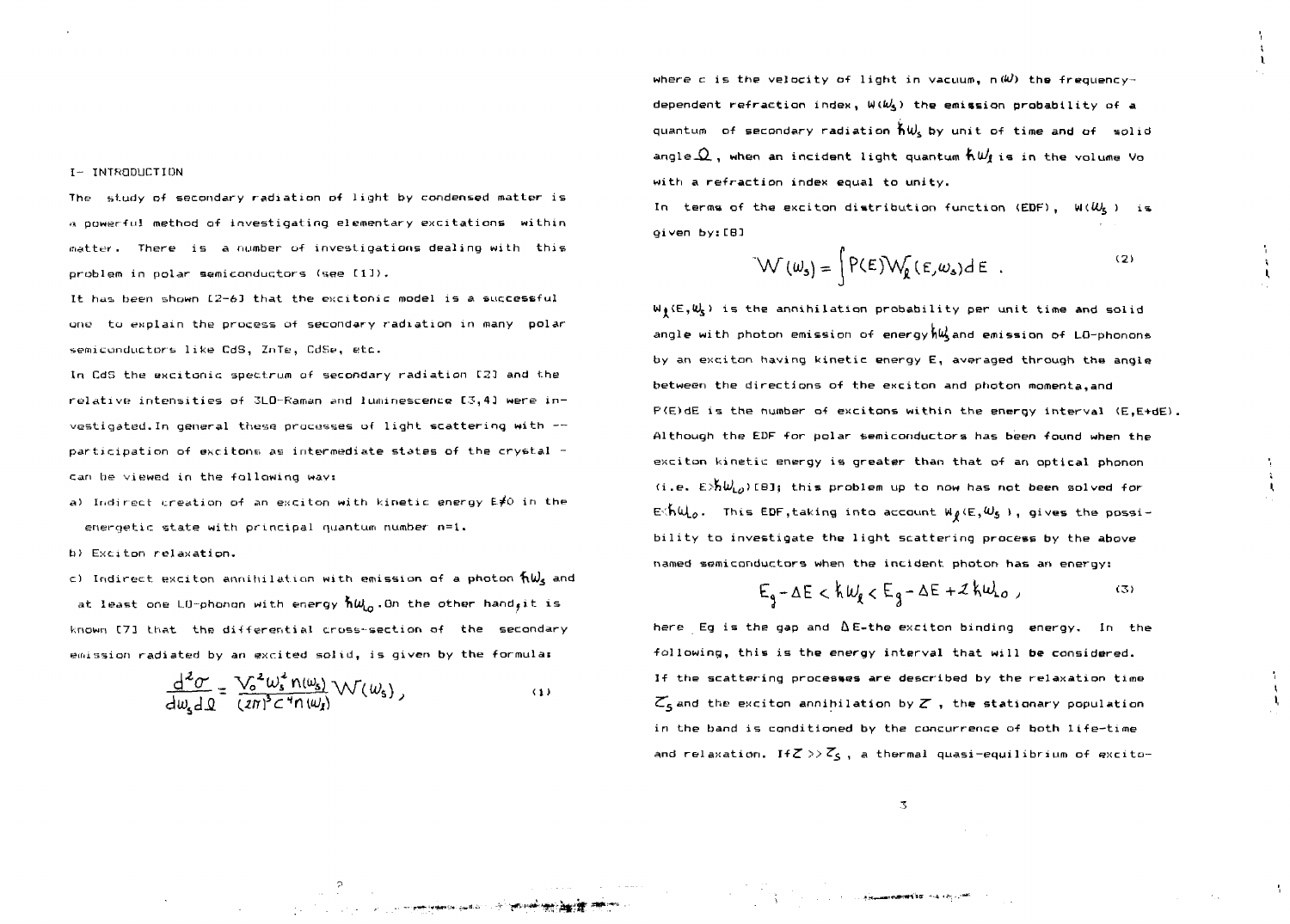lows takes place leading to formation of thermalized luminescence If this condition is not fulfilled. the emission line tends to a Ramor one with participation of real intermediate states.

In the case of thermalized luminescence, it is logical to expect in an the tiff for be a Maxwell-Boltzmann one, whereas for the Raman live, the concessoration EDF must be a strong non-equilibrium one. In section II we deal with the halance equation, obtaining an apof colmate connession of the EDF valid for both cases.

In section III an application of our results to experimental ideas valuable in made.

**IT FYLITOG DISTRIBUTION FUNCTION** 

He determination of the EDF is a complex problem, governed by the concrete physical conditions of the system. Let us, neglect warried oursides interaction and consider that the exciton induced car is conditioned only by the interaction with acoustical phenons (this is the case in enough clean polar semiconductors when the costion linetic energy  $\mathbb{E}[\mathbf{\hat{h}}|\mathbf{W}_{\text{c}}]$  at low (emperatures). In the circumstance sediments EDF the balance empation is:

$$
\frac{\partial P(\mathbf{E},t)}{\partial t} = W_{in} - W_{out} + W_{ex} \, \delta(\mathbf{E} - \mathbf{E}_0) \tag{4}
$$

shown these is the category considered considering of a Wannier-Mott is item will compute in the non-magnitudition contributions per most there there is itemed state with energy E. and conversely for Unit, this it is processes contained in Wout we have: 1) exciton wellering w'F.F.) from energy F to energy E' in the quantum at during tips for seal by accountingly phonons, 2) phonon assisted tran

sitions to states with n>1 (Wn), 3)exciton decay (Wd), 4) LO-phonon assisted exciton annihilation with emission of a light quantum  $h\omega_{s} = h\omega_{t} + h\omega_{L0}(\kappa > 1)$  ( $\frac{4}{\zeta_{g}}$ ), S) processes of non-radiative annihilation . For the case of exciton-LA phonon interaction when the deform mation potential model is used,it was shown [9] that the processes 2 and 3 for  $\epsilon \langle h \psi_{\text{L}\alpha} \rangle$  are negligible. Similarly, this can be proved taking into account the piezoelectric model. Then we can write:

$$
\mathcal{W}_{out} = \int w(\epsilon, \epsilon') P(\epsilon, t) d\epsilon' + \frac{P(\epsilon, t)}{\epsilon}, \qquad (5)
$$

In (5) the total lifetime of excitons  $\frac{1}{Z} = \frac{1}{Z_{\text{R}}} + \frac{1}{Z_{\text{R}}}$  is governed by rediative and non-radiative annihilation processes. In the same way we may represent:

$$
W_{\varepsilon n} = \int w(\varepsilon, \varepsilon) P(\varepsilon, t) d\varepsilon' \tbinom{1}{\varepsilon} \tag{6}
$$

In the appendix a calculation of w(E,E') is performed for piezoelectric and deformation potential interaction hamiltonians. Using relations  $(4)-(6)$  and  $(4.16)$  from the appendix, the balance equation is transformed to:  $\sim$ 

$$
\frac{\partial f(\mathbf{E},t)}{\partial t} = \int w(\mathbf{E},\mathbf{E}') \{f(\mathbf{E}',t) - f(\mathbf{E},t)\} dE' - \frac{f(\mathbf{E},t)}{\epsilon} + \frac{1}{\epsilon}
$$
\n
$$
+ \int (\mathbf{E}_0) \delta(\mathbf{E} - \mathbf{E}_0), \qquad (7)
$$

5

where

$$
J(E_0) = W_{ex} \underbrace{E_0 / R_0 T}_{\sqrt{E_0}},
$$
\n(8)

the contract and contract and contract to

 $\alpha$ 

**Service**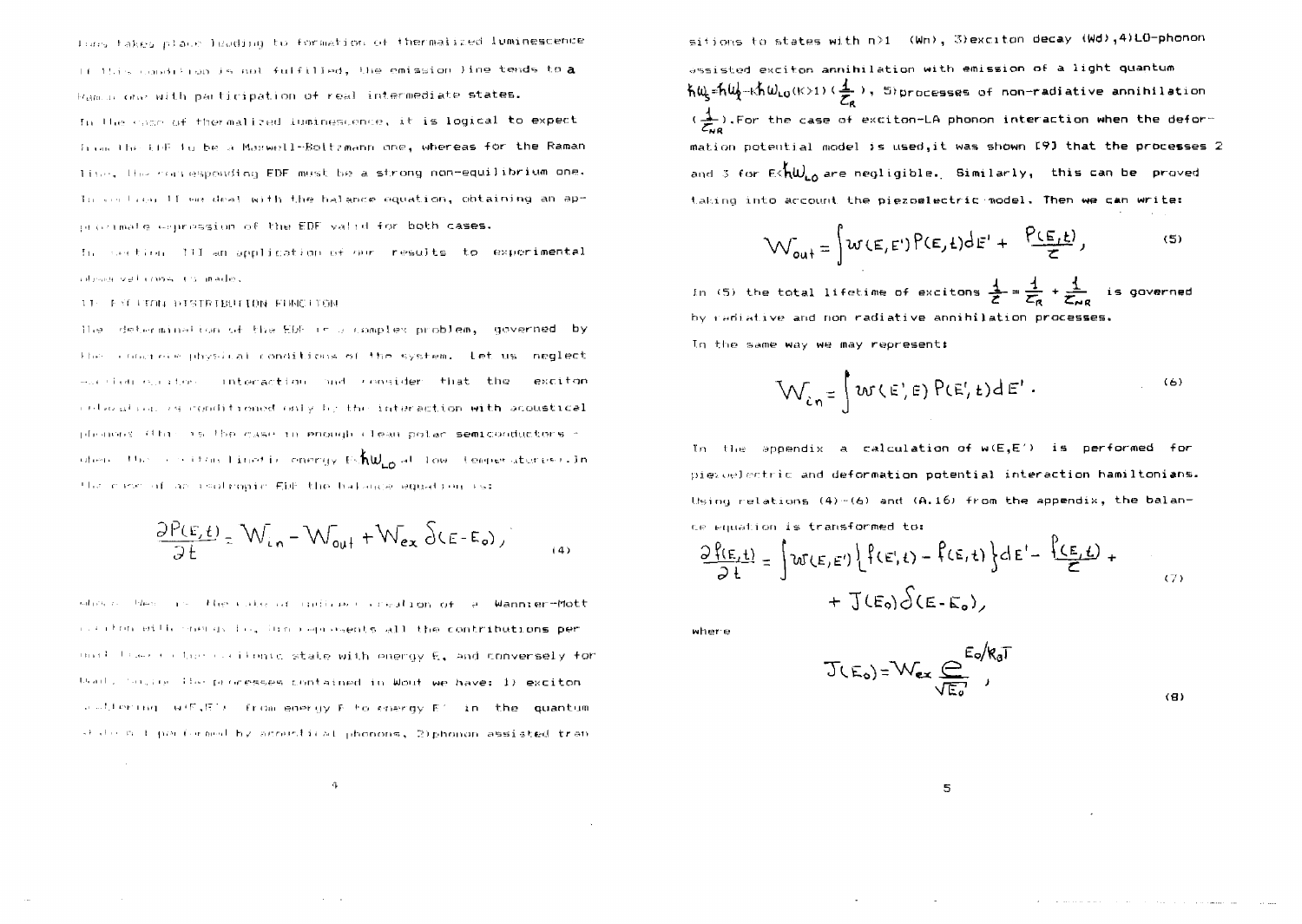$$
\mathfrak{f}(\epsilon, t) = P(\epsilon, t) \underbrace{\underset{\sqrt{\epsilon}}{\bigcirc}}_{\sqrt{\overline{\epsilon}}} \mathfrak{E}/\mathbf{k}_{\overline{\mathbf{s}}T}
$$
 (9)

Noting that the eaciton energy E is varied in a quite small ampunt after acoustical phonon absorption or emission, we may expand f(E',t) as:

$$
\beta(\mathbf{E},t) = \sum_{n=0}^{\infty} \frac{d^n f}{d \mathbf{E}^n} \frac{(\mathbf{E} \cdot \mathbf{E})^n}{n!}.
$$
 (10)

In the stationary case and retaining terms up to second order in (10), from (7) it follows that:

$$
\frac{d^2\beta}{d\epsilon^2} + \frac{a_4}{a_2}\frac{d\beta}{d\epsilon} - \frac{\beta}{a_2\epsilon} = -\frac{\sum(\epsilon_0)}{a_2}\delta(\epsilon_-\epsilon_0), \qquad (11)
$$

being:

$$
\mathcal{A}_{n}(\mathbf{E}) = \frac{1}{n!} \int (\mathbf{E}^{\mathsf{L}} \mathbf{E})^{n} w \mathbf{\tau}(\mathbf{E}, \mathbf{E}) d\mathbf{E}^{\mathsf{L}}.
$$
 (12)

The coefficients  $a_n(E)$  can be obtained by a direct integration equation  $(A, 9)$  and  $(A, 13)$ . It can be shown that for excifrom ton kinetic energies  $E > m\omega^2$ , $a_4$  is negative.

It is clear that a direct solution of (11) is impossible. In order to make it possible we assume that the coefficients  $a_1$  and  $a_2$  are constants. Imposing that P(E)->0 for E->oo and that the total number of particles in the stationary state is  $N = \int P(E) dE$ , we obtain

 $\epsilon$ 

for the EDF the expression:  
\n
$$
P(E) = W_{ex} Z \underset{x}{\leftarrow} \frac{1}{\beta} + \frac{4}{k_0 T}\Big| E_{\overline{F}} \Biggl\{ \frac{2}{\sqrt{r}} \Biggl( \beta + \frac{1}{k_0 T} \Biggr)^{3/2} + \frac{1}{2\sqrt{E_0} \omega_z Z \sqrt{\left(\frac{\alpha_4}{2\alpha_3}\right)^2 + \frac{1}{\alpha_z Z}}} \Biggl[ \frac{\Phi(\sqrt{E_0} (\beta + \frac{1}{k_0 T})) - \frac{1}{2\sqrt{E_0} \omega_z Z \sqrt{\left(\frac{\alpha_4}{2\alpha_4}\right)^2 + \frac{1}{\alpha_z Z}}} - \frac{\Phi(\beta + \frac{1}{k_0 T}) E_0}{\sqrt{F}} - \Theta(E_0 - E) \Biggr] \Biggr\} ,
$$
\n(13)

where:

$$
\beta = \frac{a_4}{2a_2} + \sqrt{\left(\frac{a_4}{2a_2}\right)^2 + \frac{1}{a_4z}}
$$
 (14)

 $\bar{\Phi}$ (x) is the error function and  $\Theta$ (x) the Heaviside's unit step function defined as:

$$
\Theta (\mathbf{x}) = \begin{cases} 1 & \text{if } \mathbf{x} \geq 0 \\ 0 & \text{if } \mathbf{x} \leq 0 \end{cases} \tag{15}
$$

If Zis great enough, EDF (13) reduces to a Maxwell-Boltzmann one:

$$
\mathsf{P}(E) = \frac{2\mathsf{W}_{ex}\mathsf{Z}}{\sqrt{\hbar^2}\left(k_{\mathsf{B}}T\right)^{\frac{1}{2}}}\sqrt{E}^{\mathsf{T}}\mathsf{C}^{-\frac{E/k_{\mathsf{B}}T}{2}}.\tag{16}
$$

#### III- COMPARISON WITH EXPERIMENTAL RESULTS

In this section we will apply our theoretical result to the experimental observations reported in [2,3,41.

a) Half-width of 1LQ and 2LQ luminescence lines.

In [2] the half-width of 1LO and 2LO luminescence lines in CdS was measured as a function of temperature using an exciting radiation of wavelength  $\lambda$  =485.3 nm creating excitons with a kinetic energy  $\epsilon + \omega_{\rm tot}$ 

 $\overline{7}$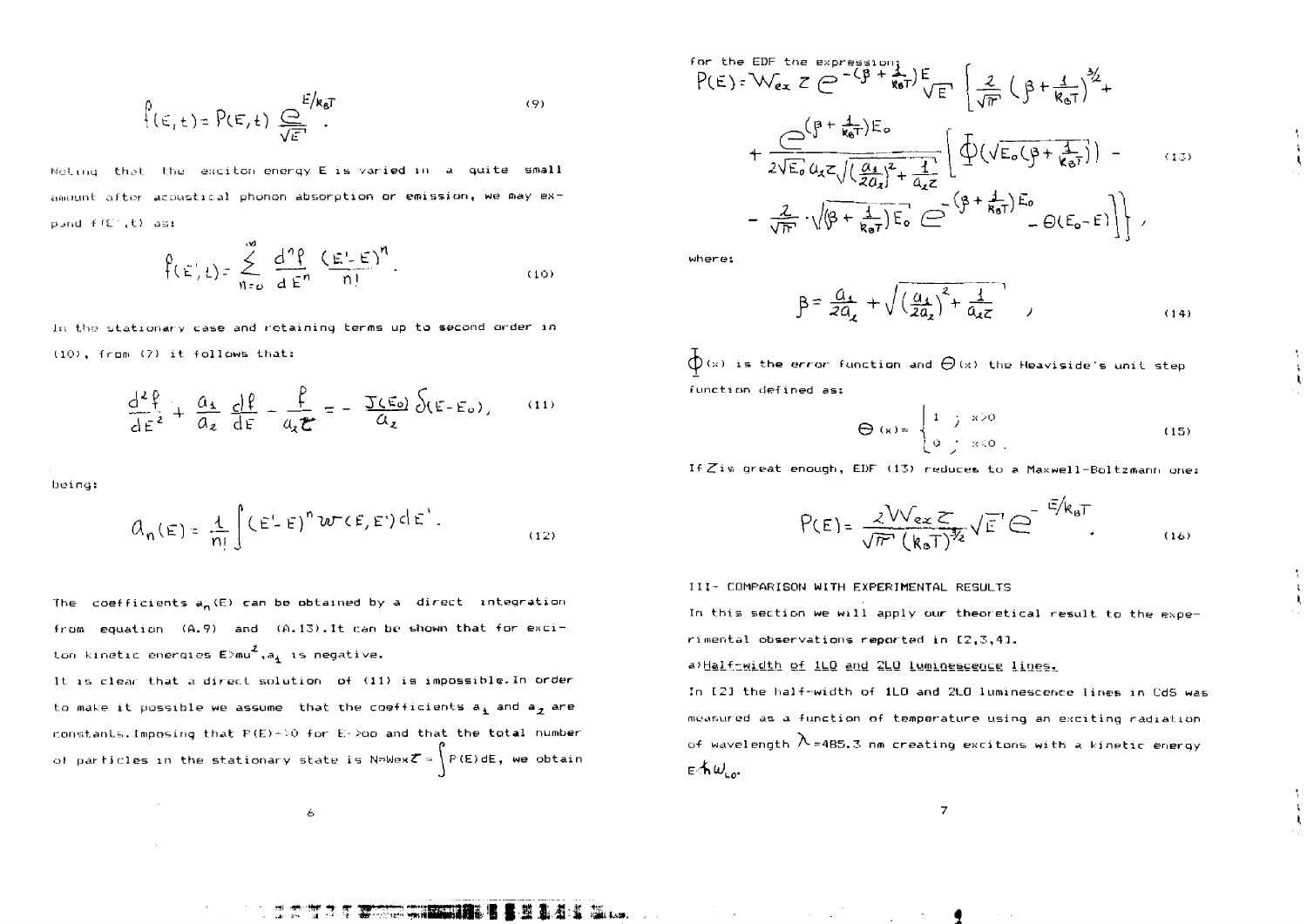for the 100-luminoscence line the annihilation probability Motor Mg 1930 and Service Hoyal

$$
W_{1}(\mathbf{E}, \omega_{s}) = \frac{\mathbf{E} \mathcal{V}}{\hbar} \sum_{i=1}^{m} |N|^{2} \delta(\mathbf{h} \omega_{\mathbf{L}0} + \mathbf{h} \omega_{s} - \mathbf{E}), \qquad (12)
$$

where  $\frac{1}{4}$  is the phonon wavevector and M is the transition matrix releaserd given by:

$$
M = \sum_{b} \frac{\langle f|H_{e-1}|b\rangle\langle b|H_{e-1}|c\rangle}{E_{i}-E_{b}+c\delta}.
$$

the scaling (18) runs for all virtual excitonic states. Helf (He-p) is the excitem light (excitem-tu phonon) interaction hamiltonian. In (10) thos matrix element was coloulated. For the energy range se deal with, the influence of the continuous spectrum can be pro-

$$
\left| N \left( \xi \right) \right|^{2} = \frac{h \omega_{s}}{E} \propto N z^{10} \int_{0}^{2} \omega_{s}^{3} \left[ \sum_{n=3}^{2} \frac{4}{n^{3}} \frac{4}{(E - h \omega_{c} + \Delta E(\frac{4}{n^{2}} - 4))} \right]
$$
  
\n
$$
\cdot \left[ \frac{\int_{0}^{2} \frac{m_{s}}{m_{s}} \frac{E}{\Delta E}}{E + \left( \frac{n+1}{n} \right)^{2} \right]^{n+3}} - \frac{\int_{0}^{2} \left( \frac{m_{s}}{m_{s}} \frac{E}{\Delta E} \right)}{E + \left( \frac{n+1}{n^{2}} \right)^{2} \left[ \frac{n+1}{n^{2}} \right]^{n+3}} \right]^{2}
$$
  
\n
$$
\cdot \left[ \frac{\int_{0}^{2} \frac{m_{s}}{m_{s}} \frac{E}{\Delta E} + \left( \frac{n+1}{n} \right)^{2} \left[ \frac{n+1}{n^{2}} \frac{E}{\Delta E} + \left( \frac{n+1}{n^{2}} \right)^{2} \left[ \frac{n+1}{n^{2}} \right] \right]^{n+3}}{E + \frac{1}{n^{2}} \left( \frac{4}{3} \right)^{2} \left( \frac{n+1}{n^{2}} \right)^{2} \left( \frac{n+1}{n^{2}} \right)^{2}}
$$
  
\n
$$
\int_{0}^{2} \left( \frac{u}{u} \right) = 1 \quad \int_{0}^{2} \left( \frac{u}{u} \right)^{2} \left( \frac{u}{u} \right)^{2} + \frac{1}{n^{2}} \left( \frac{u}{u} \right)^{2} \left( \frac{u}{u} \right)^{2} \left( \frac{u}{u} \right)^{2} \left( \frac{u}{u} \right)^{2}
$$

 $\mathbb{P}_1$  ( $\mathbb{P}_2$ ) is the effective electron (hole) mass, and  $\propto$  and  $\Lambda$  are (Onelants given in E101.

喜

Using  $(1)$ .  $(2)$  and  $(17)$  we obtain:

$$
\frac{d^2\sigma^2}{d w_{s}d\Omega}=\frac{V_{o}^{2}w_{s}^{2}n(\omega_{s})}{(2\pi)^{2}c^{4}n(\omega_{s})k}\text{P}(k\omega_{s}+k\omega_{s})|M(k\omega_{o}+k\omega_{s})|^{2}(21)
$$

Formula (21) permits us to obtain the thermal increase of 1LO luminescence line half-width. A detailed analysis of the experimental results lead us to conclude that in the sample used in the experiment  $\zeta$  is a big one, so we may use the Maxwell-Boltzmann --EDF (16) in (21).

Concerning 2LO luminescence line, it can be seen that two phonon exciton annihilation probability is independent of energy as was shown in [2]. By this reason the differential cross-section can be written as:

$$
\frac{d^2\sigma}{du_{s}d\Omega} = \frac{V_{o}^{2}w_{s}^{2}n(u_{s})}{(2\pi)^{2}c^{4}n(u_{s})k} |M|^{2} P(hw_{s} + 2k\omega_{\text{LO}}),
$$
 (22)

where for this case the matrix element M is independent of ener gy.

In figure 1 the comparison of theoretical (using formulae  $(21)$  and (22) without any adjustment) and experimental results is shown. The half-widths are given in units of  $\hbar\omega_{\mu0}$  (for EdS  $\hbar\omega_{\mu0}$ is equal to  $0.038$  eV).

b)Temporal evolution of exciton secondary emission spectrum In [3] the experimental study of the secondary emission in CdS single crystals, using samples with different free exciton lifetime was reported. It was seen that the relation of 3LD luminescen ce integral intensity with 3LO Raman emission line is highly dependent of the relation between exciton life-time and acoustical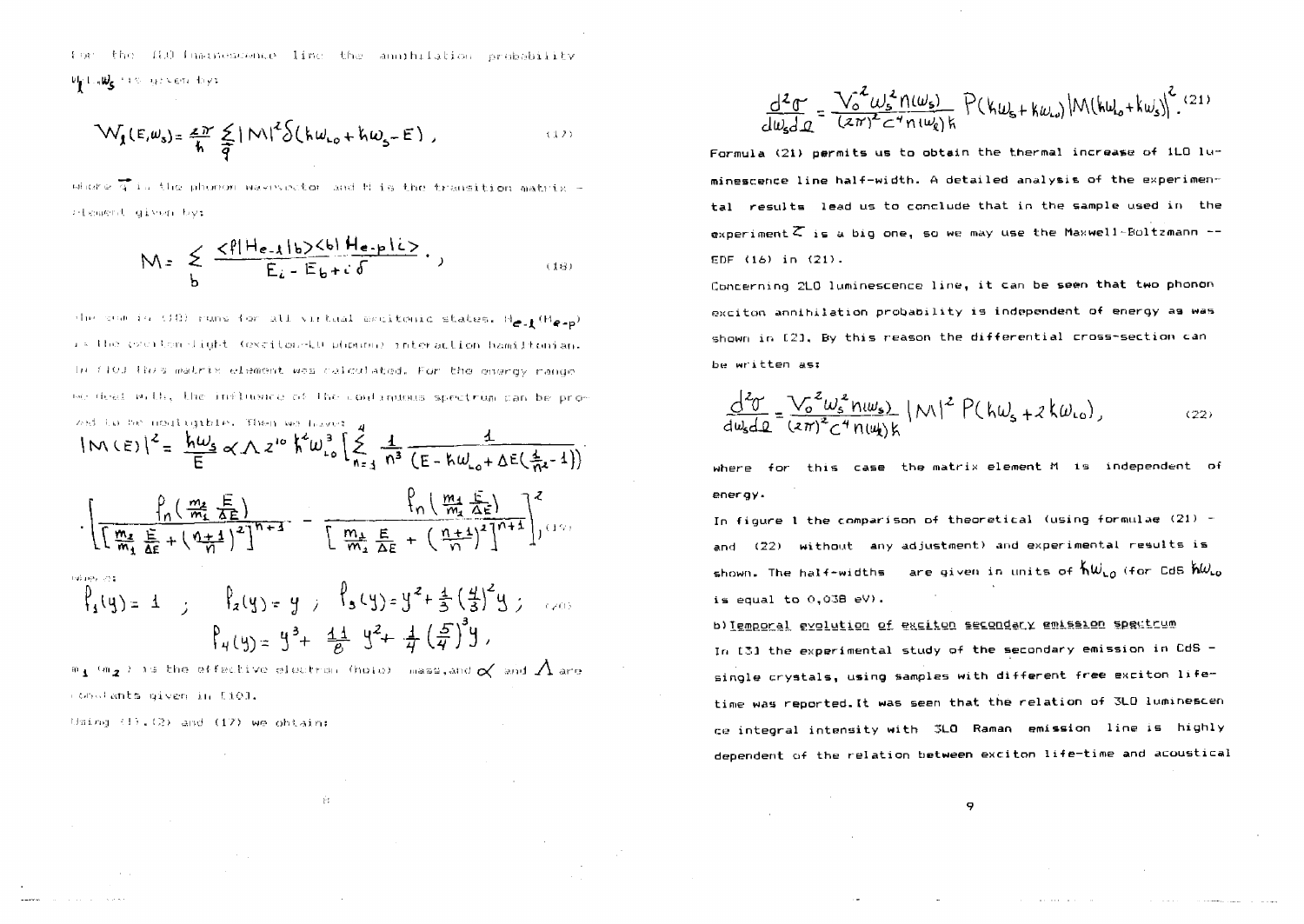relatation time  $\overline{\mathcal{L}}_S$ . The crystals were excited at 2K by a laser --Tine  $\lambda$  = 476.5 nm. In this case 1LO assisted exciton creation with Linetic energy  $E_0$   $\langle h \psi \rangle_{\Omega}$  is performed. This means that 3LD emission line is obtained by 2LB assisted exciton annihilation, whose probability, as we already know, is independent of energy. Then, for 310 line intensity  $(I_{310})$  we can use formula (22). From this formula it follows that the integral intensity  $I_{\mathcal{L}}$  is proportional to the whole number of excitons in the band  $\bigvee_{\alpha\times\alpha}\mathcal{L}$ .

In order to obtain  $1_{3i0}/I_{\mathbb{Z}}$  it is necessary to evaluate  $a_i$  and  $a_{\mathbb{Z}}$ which can be expressed approximately as:

$$
a_1 z - \frac{\Delta \varepsilon}{\zeta_s} \quad ; \quad a_2 z \stackrel{\sim}{=} \frac{4}{z} \frac{\Delta \varepsilon^2}{\zeta_s}, \tag{23}
$$

which follows from (12). In (23)  $\Delta \mathcal{E}$  is the characteristic energy of the acoustical phonons, equal-to-2mu<sup>2</sup>. With this it is possible to show that:

$$
\frac{T}{T}\mathbf{3} \cdot \mathbf{0} = \frac{A}{\sum_{i=1}^{n} \sqrt{1+2\sum_{j=1}^{n} P_{ij}}}
$$
\n(24)

being A a certain constant.

In table 1 a comparison of experimental values with those obtained from (24) is presented for different samples.

In figure 2 secondary emission spectra of CdS samples with different lifetimes of excitons, reported in [3] are presented and compared with results obtained from (22). As can be seen the EDF tuven by (13) satisfactorily reflects the temporal evolution of secondary emission spectrum as a function of exciton lifetime.

The conserved emission spectrum in the region pear  $499$  pm is the to the contribution of bound excitons which are not taken juto account in our model.

In [4] a comparison of the integral luminescence intensity  $I_A$ with  $I_{310}$  as a function of  $\frac{Z}{Z_e}$  was presented. This luminescence - $1_A$  reveals itself as a band of hot luminescente in the long waveleaght part of the 3LO line. Its integral intensity is equal to:

$$
\mathbf{I}_{\mathbf{A}} = \mathbf{I}_{\mathbf{E}} - \mathbf{I}_{\mathbf{3} \mathbf{L} \mathbf{O}}.\tag{25}
$$

Then from (24) we have:

$$
\frac{\Gamma_A}{\Gamma_{3L_0}} = \frac{4}{A} \frac{Z}{\mathcal{E}_s} \sqrt{1 + \frac{Z}{\mathcal{E}_s}} - 4.
$$
 (26)

In figure 3 the comparison with experimental results is shown. The theoretical curve reveals that, as in the experiment, the increase of Z leads to a more effective exciton thermalization. Finally, from the obtained results it is important to note that the formula (1) derived from the general theory of secondary radiation [7] and the EDF given by (12) may be used to investigate Raman scattering processes as well as hot and equilibrium luminescence for exciton kinetic energy  $\mathsf{E}\langle\mathsf{h}\omega_{\text{L}\wedge} \rangle$ . The obtained EDF, expressed as a function of  $\zeta$  ,  $\zeta_{\mathsf{s}}$  and temperature reflects the above showed experimental facts that concurrence of acoustic relaxation and exciton lifetime determines excitud population in the band.

#### ACKNOWLEDGMENTS

The authors are gratefully indebted to Drs. I.G. Lang, S.T. Pavlov and S. Permogorov for their helpful discussions and comments. Thanks are also due to Professor Abdus Salam, the International Atomic Energy Agency and UNESCO for hospitality at the International Centre for Theoretical Physics, Trieste.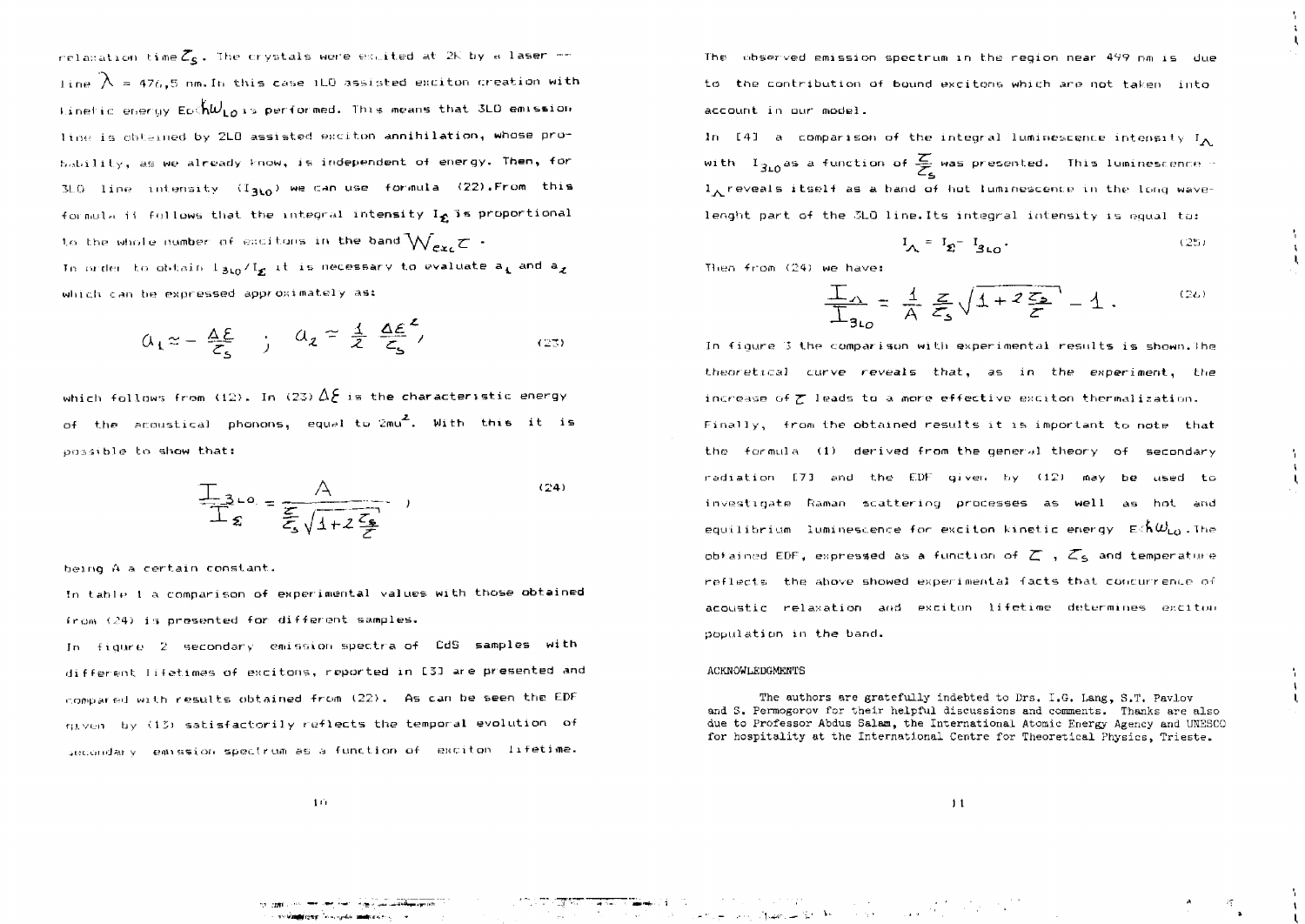#### **APPENDIX**

#### THE SCATTERING PROBABILITY W(E.E')

the excitor piezoelectric phonon interaction hamiltonian is:

$$
H_{e+p} = \sum_{j,\nu,\vec{q}} \left( C_{j\nu\vec{q}} \mathcal{C}^{i\vec{q}.\vec{f}_j} \right)_{\nu,\vec{q}} + C_{j\nu\vec{q}}^* \mathcal{C}^{i\vec{q}.\vec{f}_j} \Big|_{\nu,\vec{q}} + \cdots
$$

where  $v = 1$ ,  $2$  corresponding respectively to electron and hole,  $\overrightarrow{r}$ the radius vector,  $b_{y\vec{q}}(b_{y\vec{q}}^{\dagger})$  are the annihilation (creation) sommators of the acoustic phonon in the branch  $\nu$  with wavevector  $\frac{1}{11}$ , and

$$
C_{j\nu\vec{q}}=(-1)^{j+1}\frac{2\pi e\beta v_{\nu}}{E_{mn}q_{m}q_{n}}\left[\frac{\hbar}{2v_{0}\beta_{0}\omega_{\nu}(\vec{q})}\right]^{y_{2}}_{q_{\alpha}}(e_{\nu\mu}(\vec{q})q_{\lambda}+e_{\nu\lambda}(\vec{q})q_{\lambda})^{(A-2)}_{\mu}
$$

e is the electron charge,  $\beta$  the tensor of piezoelectric moduli,  $\mathcal{E}_{\text{min}}$  the dielectric tensor, Vo the normalization volume,  $\int_{0}$  = the crystal density;  $\omega_{y}$  and  $\vec{\epsilon}_{y}$  the frequency and polarization vector Considering exciton wavefunctions for the initial and final states as being of the type:

$$
\Psi = \frac{1}{\sqrt{V_o}} \mathcal{L}^{\mathcal{C} \overline{K} \cdot \overline{K}} \underbrace{\mathcal{L}^{\mathcal{C} \times \mathcal{C}}}_{\sqrt{\pi} a^3},
$$
\n
$$
(a.3)
$$

where R is the radius vector of the center of mass of the exciton, and a its Bohr's radius, and  $\left( \overrightarrow{r_4} - \overrightarrow{r_2} \right)$ . The calculation of w(E.E.) can be made through Fermi's golden rule, according to which the transition probability is:

$$
W(\vec{E}) = \frac{2\pi}{\hbar} \sum_{\vec{E}} \langle \langle f|H_{e-p}|\vec{c}\rangle \rangle^2 \delta(E_p - E_{\vec{c}})
$$
\nUsing (a, 1) - (a, 4) we obtain:  $(\sqrt{\vec{E}} + \sqrt{2m}a^2)^2$   
\n
$$
W(\vec{E}) = \frac{e^z \overline{y} \sqrt{2m}}{8\pi \hbar^2} \frac{1}{\sqrt{\vec{E}}} \left\{ \int_{\vec{E}} d\vec{E} \cdot \overline{F} (\alpha \frac{E - E}{k\mu}) N \left( \frac{E - E}{k_{0}T} \right) + \int_{\vec{E}} \overline{E} \frac{1}{\sqrt{\vec{E}} \cdot \overline{F}} \left( \alpha \frac{E - E}{k\mu} \right) N \left( \frac{E - E}{k_{0}T} \right) \right\},
$$
\nwhere:  
\n
$$
W(\vec{E}) = \sqrt{2m}a^2 y^2
$$
\nwhere:  
\n
$$
\overline{F}(z) = \left\{ \left[ 4 + \left( \frac{m_2}{m_1} z \right)^2 \right]^{-2} - \left[ 4 + \left( \frac{m_1}{m_1} z \right)^2 \right]^{-2} \right\}^2
$$
\n(A, 6)

$$
N(x) = \left[\frac{e^{x} - 1}{x} \right]
$$
  
\n
$$
m = m_1 + m_2
$$
 (a.7)

 $\overline{\bigvee}$  is defined as in [11] like the mean value of:

$$
\sum_{\nu} \lim_{q \to \infty} \frac{1}{\int_{\Omega} u_{\nu}^{2}(\vec{q})} \left| \frac{2 \eta \beta_{\alpha, \mu \lambda}}{\mathcal{E}_{mn} q_{m} q_{n}} q_{\kappa} \left[ \mathcal{C}_{\mu}(\vec{q}) q_{\lambda +} \mathcal{C}_{\mu \lambda}(\vec{q}) q_{\mu} \right] \right|^{2} \quad (a, \varepsilon)
$$

جہ<br>with respect to the angles formed between the direction of g relative to the crystal axes. In [11,12] this value was found to be  $\overline{\bigvee_{\mathcal{I}}}\mathcal{I}\left(\frac{4\pi}{\mathcal{E}_2}\right)^2$ ,  $48.10^{-2}$  for CdS. The scattering probability by unit of time and energy is:

$$
w^{r}(E,E') = \begin{cases} \frac{\overline{D}}{\sqrt{E}} N(\frac{E'-E}{R_{\theta}T})F(a \frac{E'-E}{R_{\theta}T}) & E \le E' \le (\sqrt{E} + \sqrt{2mu^{2}})^{2} \\ \frac{\overline{D}}{\sqrt{E}} [1 + N(\frac{E-E'}{R_{\theta}T})]F(a \frac{E-E'}{R_{\theta}T}) / (\sqrt{E} - \sqrt{2mu^{2}})^{2} \le E' \le \int_{0}^{(A,S)} \frac{\overline{D}}{\sqrt{E}} [1 + N(\frac{E-E'}{R_{\theta}T})]F(a \frac{E-E'}{R_{\theta}T}) & E' \le E' \end{cases}
$$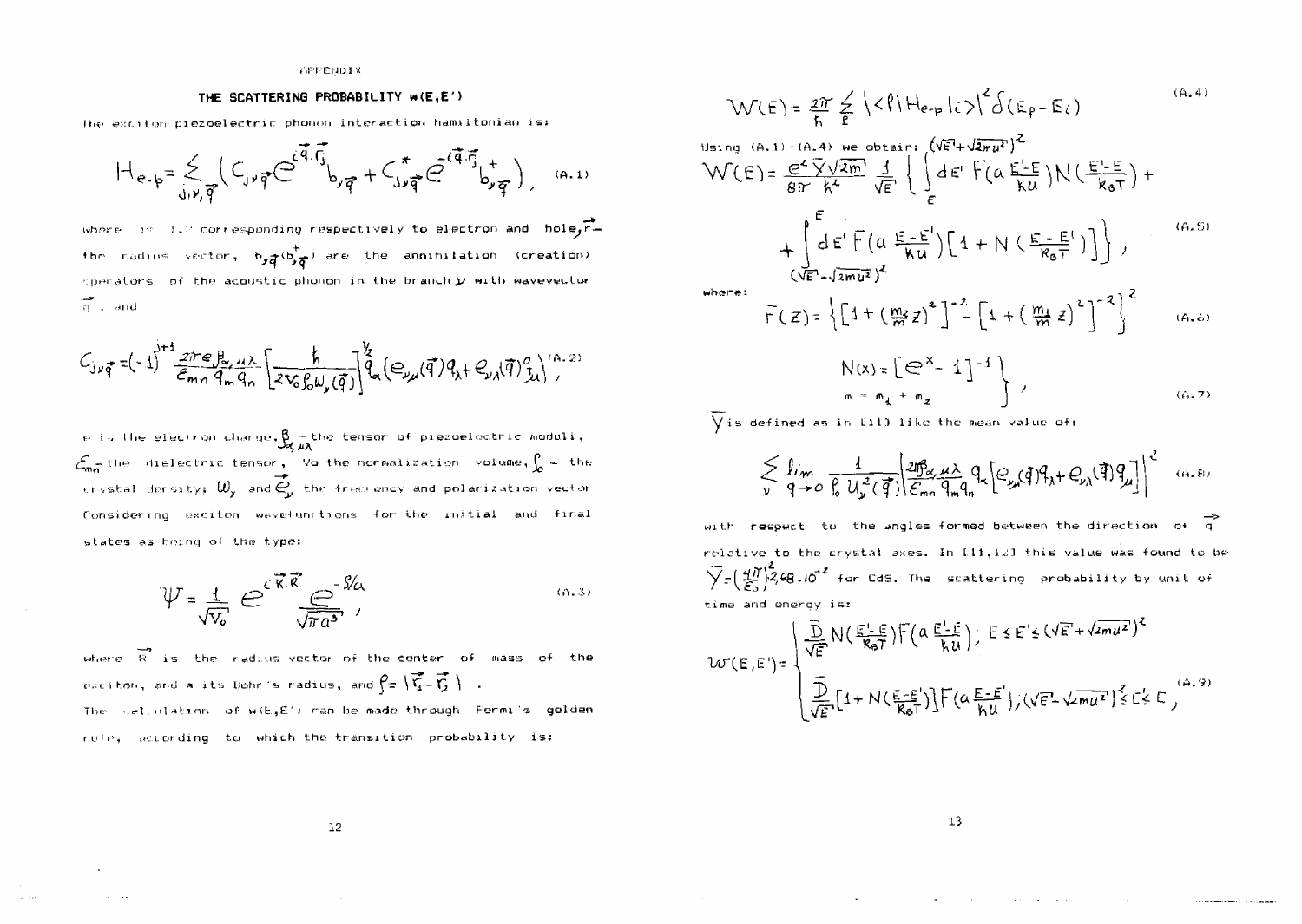**Evented** 

$$
\mathcal{D} = \frac{e^{\frac{d}{2}} \mathcal{V}^{\sqrt{2}m}}{8\pi k^{2}}.
$$
\n(4.10)

In the same way w(E.E.) may be calculated using the deformation potential model, where the exciton-phonon interaction hamiltonian

$$
H_{e-p} = \frac{1}{4} \left\{ C_{j\bar{q}} e^{i\bar{q} \cdot \vec{r}_{j} \overline{q}} + C_{j\bar{q}} \overline{q} e^{-i\bar{q} \cdot \vec{r}_{j} \overline{r}} \right\},
$$

whenet

ાં હ

$$
C_{j\bar{q}} = (-1)^{j+1} \left(\frac{h}{2V_0 \int_a^b u \right)^{1/2} \mathbf{q}^{1/2} \mathbf{E}_{j,1} \tag{0.12}
$$

and E; is the deformation potential for electrons or holes.

In this case:  
\n
$$
W(E, E') = \begin{cases}\n\frac{D}{\sqrt{E}} (E-E)^{2} N(E-E) F_{1}(a E-E) \\
\frac{D}{\sqrt{E}} (E-E)^{2} [1 + N(E-E)] \n\end{cases}
$$
\n
$$
W(E, E') = \begin{cases}\n\frac{D}{\sqrt{E}} (E-E)^{2} [1 + N(E-E)] \n\end{cases}
$$
\n
$$
E_{2}(E-Vzmu^{2}) \times E \times E
$$
\n
$$
W(E, E') = \frac{D}{\sqrt{E}} (E-E)^{2} [1 + N(E-E)] \n\end{cases}
$$
\n
$$
E_{3}^{2} / (4\pi \sqrt{2}) \n\begin{cases}\n\frac{E-E}{hu} \\
\frac{E}{du} \\
\frac{E}{du} \\
\frac{E}{du} \\
\frac{E}{du} \\
\frac{E}{du} \\
\frac{E}{du} \\
\frac{E}{du} \\
\frac{E}{du} \\
\frac{E}{du} \\
\frac{E}{du} \\
\frac{E}{du} \\
\frac{E}{du} \\
\frac{E}{du} \\
\frac{E}{du} \\
\frac{E}{du} \\
\frac{E}{du} \\
\frac{E}{du} \\
\frac{E}{du} \\
\frac{E}{du} \\
\frac{E}{du} \\
\frac{E}{du} \\
\frac{E}{du} \\
\frac{E}{du} \\
\frac{E}{du} \\
\frac{E}{du} \\
\frac{E}{du} \\
\frac{E}{du} \\
\frac{E}{du} \\
\frac{E}{du} \\
\frac{E}{du} \\
\frac{E}{du} \\
\frac{E}{du} \\
\frac{E}{du} \\
\frac{E}{du} \\
\frac{E}{du} \\
\frac{E}{du} \\
\frac{E}{du} \\
\frac{E}{du} \\
\frac{E}{du} \\
\frac{E}{du} \\
\frac{E}{du} \\
\frac{E}{du} \\
\frac{E}{du} \\
\frac{E}{du} \\
\frac{E}{du} \\
\frac{E}{du} \\
\frac{E}{du} \\
\frac{E}{du} \\
\frac{E}{du} \\
\frac{E}{du} \\
\frac{E}{du} \\
\frac{E}{du} \\
\frac{E}{du} \\
\frac{E}{du} \\
\frac{E}{du} \\
\frac{E}{du} \\
\frac{E}{du} \\
\frac{E}{du} \\
\frac{E}{du} \\
\frac{E}{du} \\
\frac{E}{du} \\
\frac{E}{du} \\
\frac{E}{du} \\
\frac{E}{du}
$$

$$
T_{d}(z) = \left\{ \left[ 1 + \left( \frac{m_{z}}{m} z \right)^{z} \right]^{-2} - \frac{E_{z}}{E_{1}} \left[ 1 + \left( \frac{m_{z}}{m} z \right)^{z} \right]^{-2} \right\}^{2}.
$$
 (4.15)

in both models (piezoelectric and deformation potential) it can

be seen that:

$$
\mathcal{W}(\varepsilon,\varepsilon)=\sqrt{\frac{\varepsilon'}{\varepsilon'}}\stackrel{(\varepsilon'-\varepsilon)}{\in} \mathcal{W}(\varepsilon,\varepsilon')\;.
$$

#### **REFERENCES**

- 1. M. Cardona. Light Scattering in Solids, Springer Verlag, 1576.
- 2. E.Gross. 5. Permogorov. B. Razbirin.  $J$ >Phys.Chem.Sol.27,1642 (1960).
- 3. S. Permogorov V. Travnikov. Solid State Commun.29.615 (1979).
- 4. S. Permogorov. V. Travnikov. Fiz. Tve. Tel. 22, 2651 (1980).
- 5.-C.Trallero Giner. 0. Sotolongo Costa, S. L. Pavioz. Fiz.Tve.Tel.26,241 (1984).
- 6. C. Trailero Giner, L.G. Lang, S. (Charmon Fig.Tve.Tel.23.1265 (1981).
- 7. A.V. Goltsev. I.G.Lang. S.T. Pavlov. M.F. Bryzhina. J.Phys. D: Solid State Physics 16.4.21 (1983).
- 8. C.Traffero Gruer, L.G.Lang, S.f.Paztov. Phys.5tat.8ol.(b) 106,349 (1967).
- 9. E. Trallero Giner. I.G. Lang, S. T. Pactor.  $Fig. Test, Poluprov. 14, 235 (198)$
- 10.-C. frailero Giner, O. Sotolongo Custa. Phys.Stat.Sol. (b) 127, 121 (1985).
- 11. H.H.Zinoviev.L.P.Ivanov.L.G.Lang.S.L.Paviov.A.V.Prokaznitov. I.D. Yaroshetsky, Zh.Eksp.Teor.Fiz.B4,2153 (1983).
- 12.-A.P. Hutson

Conference on Semiconducting Compounds. Suppl. to the doct of Appl. Phys. 32, 2287 (1961).

 $15<sub>1</sub>$ 

 $(A.16)$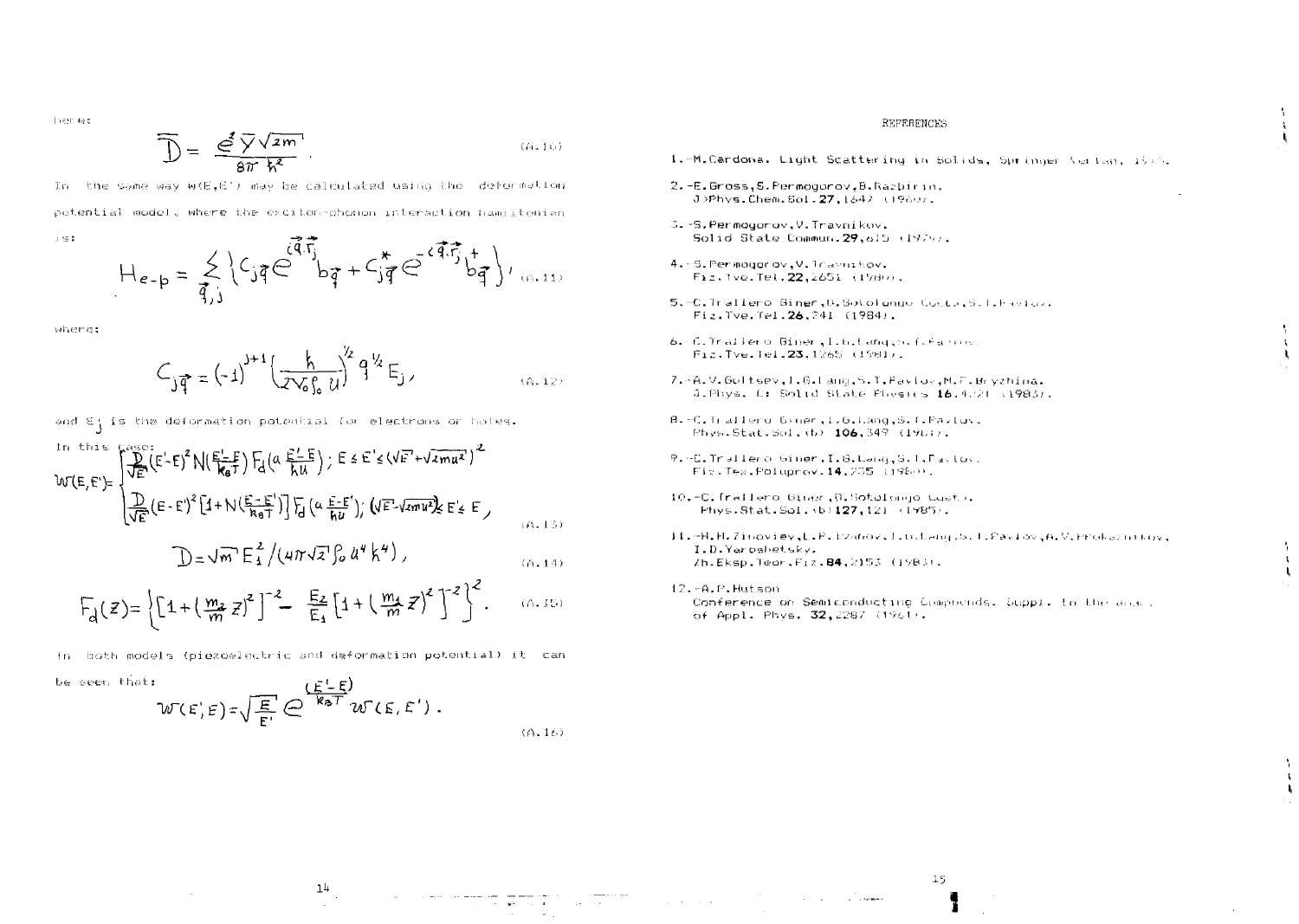- Fig. (:Bro-dening of exciton emission lines in muls of  $\mathsf{KU}_{\square O}$  in -CdS with temperature. Lines I and 2 were obtained using - $\ell$ ormotae (21) and (22) respectively. The half-widths are those at 1/e of the maximum intensity value.
- fig. Titlacitum secondary emission spectra for CdS samples with -different liretimes. Dotted curves are theoretically pre dicted with formula (22). The samples the are corresponding ones to table 1.
- Fig. 3: $l_A / l_{310}$  vs. s=  $\frac{Z}{Z_5}$  . The dots represent experimental obser vations for different samples. The curve was obtained with for mulle  $(26)$ .



 $Fig.1$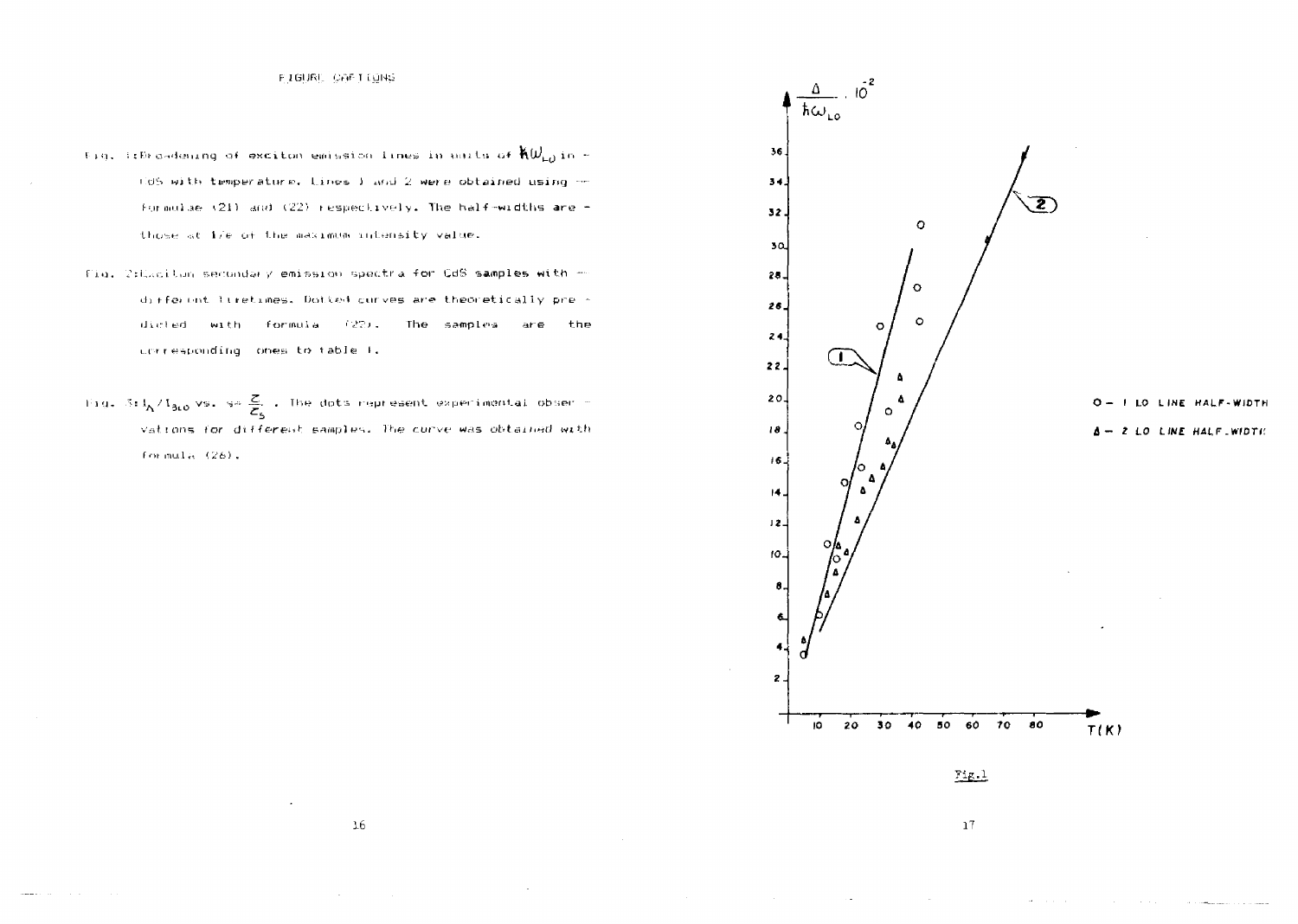



 $\sim 50$ 



 $\mathbf{t}$ 

÷,

 $\mathbf{t}$ 

 $19\,$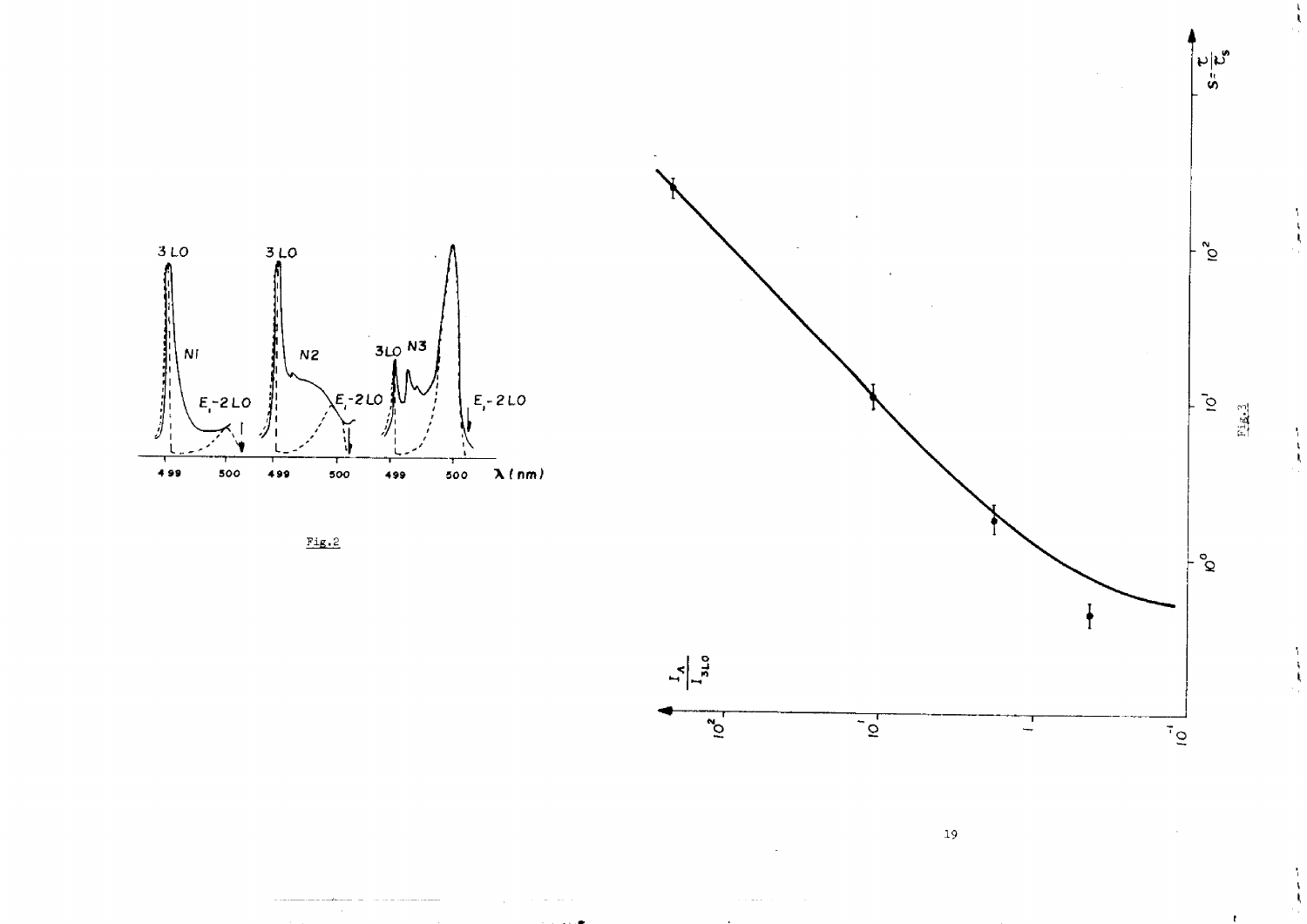| SAMPLE <sup>1</sup>                                                                                                                                                                                                                                                             | $\tilde{C}(s)$          | $\tau_{s}$ (s) | $\frac{1}{360}$<br><i>(EXPERIMENTAL)</i> | $1_{310}$<br><b>(THEORETICAL)</b> |
|---------------------------------------------------------------------------------------------------------------------------------------------------------------------------------------------------------------------------------------------------------------------------------|-------------------------|----------------|------------------------------------------|-----------------------------------|
| $N_{\rm eff}$                                                                                                                                                                                                                                                                   | $3.10^{-12}$            |                | 0,6                                      | 0,6                               |
| $N_{2}$                                                                                                                                                                                                                                                                         | $9.10^{-12}$            | $3, 5.10^{12}$ | 0,289                                    | 0,274                             |
| $N_{3}$                                                                                                                                                                                                                                                                         | 4,5.10 <sup>-12</sup>   |                | $7,03,10^{2}$                            | $\Big  6.8'.10^{-2} \Big $        |
| $N_{\rm A}$                                                                                                                                                                                                                                                                     | $1,6.10$ <sup>-12</sup> |                | $2,16.10^{3}$ $2,05.10^{3}$              |                                   |
| Table I  COMPARISON OF $\frac{1}{2}$ OBTAINED FROM (24) WITH EXPE.<br>RIMENTAL DATA $\mathbb{C}$ , $\mathbb{C}_{\text{s}}$ , $I_{\text{sLO}}$ and $I_{\text{m}}$ are reported<br>IN [3] FOR DIFERENT SAMPLES. THE PROPORTIONALITY<br>CONSTANT A WAS ADJUSTED TO SAMPLE $N_f :=$ |                         |                |                                          |                                   |

 $\label{eq:2.1} \frac{1}{\sqrt{2}}\left(\frac{1}{\sqrt{2}}\right)^{2} \left(\frac{1}{\sqrt{2}}\right)^{2} \left(\frac{1}{\sqrt{2}}\right)^{2} \left(\frac{1}{\sqrt{2}}\right)^{2} \left(\frac{1}{\sqrt{2}}\right)^{2} \left(\frac{1}{\sqrt{2}}\right)^{2} \left(\frac{1}{\sqrt{2}}\right)^{2} \left(\frac{1}{\sqrt{2}}\right)^{2} \left(\frac{1}{\sqrt{2}}\right)^{2} \left(\frac{1}{\sqrt{2}}\right)^{2} \left(\frac{1}{\sqrt{2}}\right)^{2} \left(\$ 

 $\label{eq:2.1} \mathcal{L}(\mathcal{L}(\mathcal{L})) = \mathcal{L}(\mathcal{L}(\mathcal{L})) = \mathcal{L}(\mathcal{L}(\mathcal{L})) = \mathcal{L}(\mathcal{L}(\mathcal{L})) = \mathcal{L}(\mathcal{L}(\mathcal{L})) = \mathcal{L}(\mathcal{L}(\mathcal{L})) = \mathcal{L}(\mathcal{L}(\mathcal{L})) = \mathcal{L}(\mathcal{L}(\mathcal{L})) = \mathcal{L}(\mathcal{L}(\mathcal{L})) = \mathcal{L}(\mathcal{L}(\mathcal{L})) = \mathcal{L}(\mathcal{L}(\mathcal{L})) = \math$ 

 $\label{eq:2.1} \mathcal{L}(\mathcal{L}(\mathcal{L})) = \mathcal{L}(\mathcal{L}(\mathcal{L})) = \mathcal{L}(\mathcal{L}(\mathcal{L})) = \mathcal{L}(\mathcal{L}(\mathcal{L})) = \mathcal{L}(\mathcal{L}(\mathcal{L})) = \mathcal{L}(\mathcal{L}(\mathcal{L})) = \mathcal{L}(\mathcal{L}(\mathcal{L})) = \mathcal{L}(\mathcal{L}(\mathcal{L})) = \mathcal{L}(\mathcal{L}(\mathcal{L})) = \mathcal{L}(\mathcal{L}(\mathcal{L})) = \mathcal{L}(\mathcal{L}(\mathcal{L})) = \math$ 

 $\mathcal{L}^{\mathcal{L}}(\mathcal{L}^{\mathcal{L}})$  and  $\mathcal{L}^{\mathcal{L}}(\mathcal{L}^{\mathcal{L}})$  and  $\mathcal{L}^{\mathcal{L}}(\mathcal{L}^{\mathcal{L}})$ 

 $\mathcal{L}^{\text{max}}_{\text{max}}$  , where  $\mathcal{L}^{\text{max}}_{\text{max}}$ 

 $-20-$ 

 $\mathcal{L}(\mathcal{A})$  is a set of the space of the space of the space of the space of the space of the space of the space of the space of the space of the space of the space of the space of the space of the space of the space of